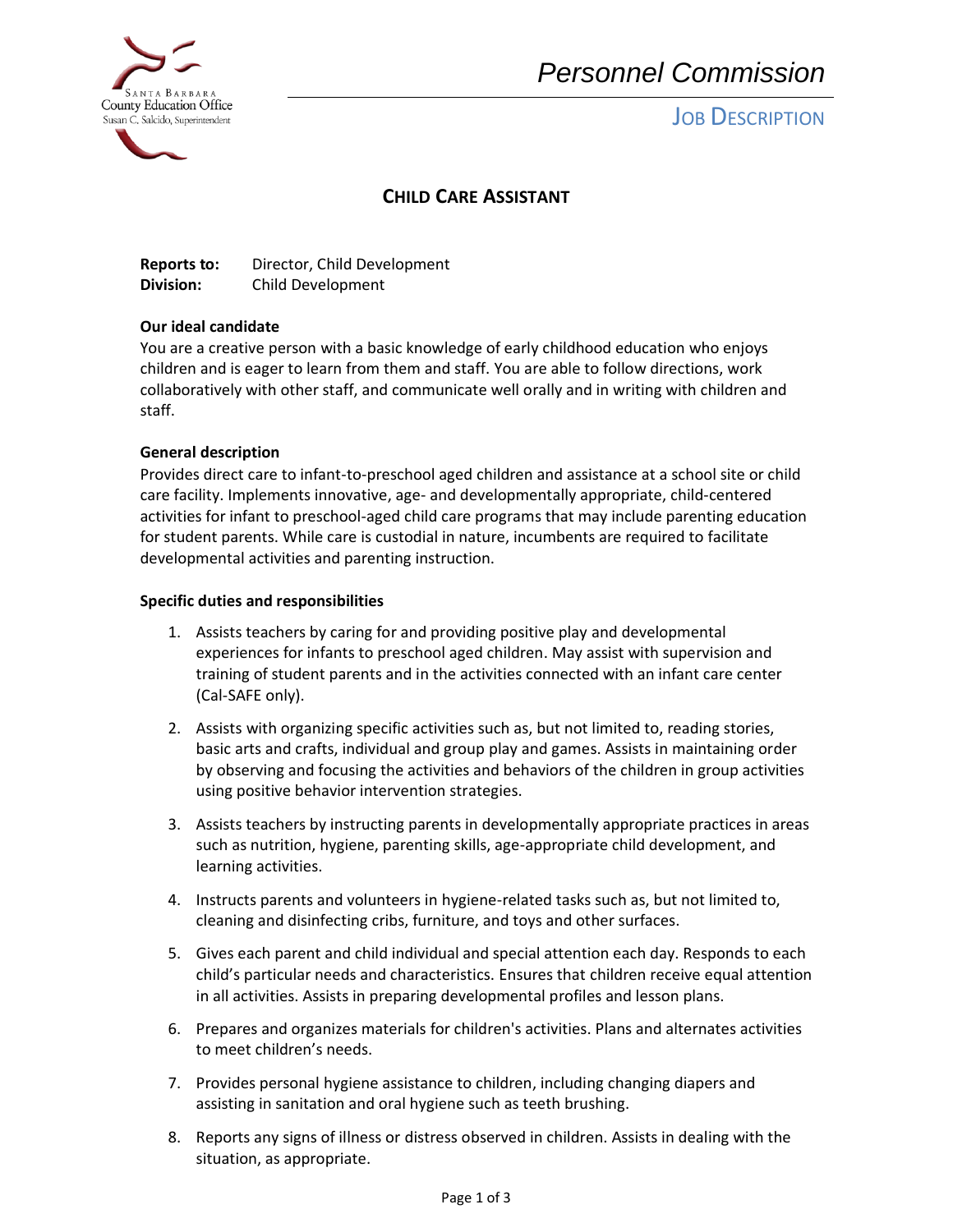

# *Personnel Commission*

## **JOB DESCRIPTION**

## **CHILD CARE ASSISTANT**

- 9. Assists with feeding of children. Performs light housekeeping to maintain rooms in a sanitary, safe, and orderly manner.
- 10. Supports the children and teachers to prepare and maintain the outdoor classroom.
- 11. Helps maintain an esthetically pleasing environment by keeping it clean, organized, safe, and appropriately decorated.
- 12. Engages in activities that support the operation and administration of the child care and adult food program.
- 13. Performs other duties as assigned that support the overall objective of the position.

#### **Requirements**

Education: Completion of 6 semester units (or 9 quarter units) of early childhood education (ECE) curriculum. Applicants who have completed a minimum of 3 semester units (6 quarter units) in ECE and can demonstrate current enrollment in required coursework that will be successfully completed prior to the end of the probationary period may compete in the examination process. .

Experience: Some paid or volunteer experience working with students in a classroom setting or equivalent environment.

#### **Knowledge of:**

- principles and practices of child guidance
- goals and objectives of an infant, toddler and preschool-aged child care program in a school district environment
- learning exercises and approaches that are appropriate for parents
- needs and behavior of infant, toddler, and preschool-aged children
- proper sanitization and sterilization methods
- safe handling of cleaning materials and disinfectants.

#### **Ability to:**

- understand and follow teacher's instructions
- interact effectively with children, parents, and staff
- understand the needs and differences of children
- reach and engage children in activities
- balance emotional support and discipline in dealing with behavior problems
- demonstrate sensitivity to parents' needs and approach.

#### **Physical Abilities**

- perform outdoors or indoors in an office and/or classroom environment
- engage in work that is moderately active in nature